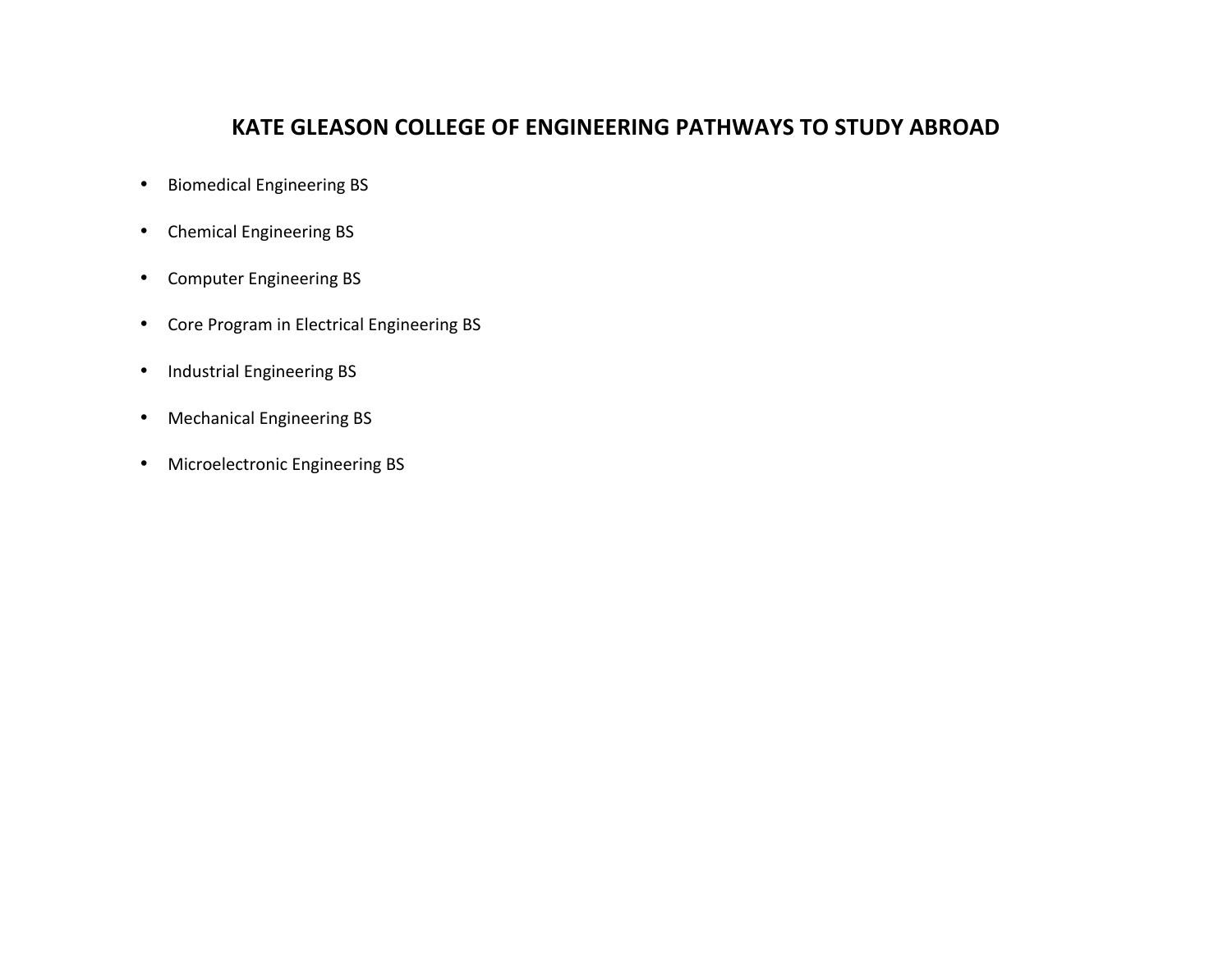#### Biomedical Engineering B.S. Degree - **STUDY ABROAD, SPRING 2nd YEAR** - SEMESTERS

<span id="page-1-0"></span>

| Year                       | <b>FIRST YEAR</b>                                                                                                      |                                                                                                                                                        | <b>SECOND YEAR</b>                                                                                                                                                         |                                                                                                     |                     | <b>THIRD YEAR</b> |                                                                                                                                                                                                                                |               | <b>FOURTH YEAR</b>                                                                                                                                                                                                                          |                | <b>FIFTH YEAR</b> |                                                                                                                                                                                                                 |                                                                                                        |
|----------------------------|------------------------------------------------------------------------------------------------------------------------|--------------------------------------------------------------------------------------------------------------------------------------------------------|----------------------------------------------------------------------------------------------------------------------------------------------------------------------------|-----------------------------------------------------------------------------------------------------|---------------------|-------------------|--------------------------------------------------------------------------------------------------------------------------------------------------------------------------------------------------------------------------------|---------------|---------------------------------------------------------------------------------------------------------------------------------------------------------------------------------------------------------------------------------------------|----------------|-------------------|-----------------------------------------------------------------------------------------------------------------------------------------------------------------------------------------------------------------|--------------------------------------------------------------------------------------------------------|
| Term                       | <b>FALL SEM</b>                                                                                                        | <b>SPRING SEM</b>                                                                                                                                      | <b>FALL SEM</b>                                                                                                                                                            | <b>SPRING - STUDY ABROAD</b>                                                                        | <b>SUMMER</b>       | <b>FALL SEM</b>   | <b>SPRING SEM</b>                                                                                                                                                                                                              | <b>SUMMER</b> | <b>FALL SEM</b>                                                                                                                                                                                                                             | <b>SPR SEM</b> | <b>SUMMER</b>     | <b>FALL SEM</b>                                                                                                                                                                                                 | <b>SPRING SEM</b>                                                                                      |
| <b>Engineering Topics</b>  | <b>BIME-181</b><br>Intro to BME                                                                                        | <b>BIME-182</b><br>Intro to Program.<br>for BME                                                                                                        | <b>BIME-200</b><br>Musculoskeletal<br>13.<br>Biomechanics<br><b>BIME-250</b><br>Biosystems<br>3<br>Process Analysis<br><b>EGEN-099</b><br>Co-op Prep Sem<br>$\overline{0}$ | <b>BIME-320</b><br>Fluid<br><b>Mechanics</b>                                                        | Co-op<br>(Optional) | Co-op             | <b>BIME-410</b><br>Systems<br>Physiology I<br><b>BIME -440</b><br><b>Biomed Signals &amp;</b><br>Analysis<br><b>BIME-391</b><br>Biomechanics &<br><b>Biomaterials Lab</b><br><b>BIME-370</b><br><b>Biomaterials</b><br>Science | Co-op         | <b>BIME-411</b><br>Systems<br>Physiology II<br><b>BIME-450</b><br>Analysis of<br><b>Cmplx Biosys</b><br><b>BIME-491</b><br>Systems Phys &<br>Sig Analysis Lab<br><b>MECE-407</b><br>Design BME<br>Devices<br><b>ISEE-325</b><br>DOE for BME | Co-op          | Co-op             | <b>BIME-497</b><br>Multi-Disc<br>Senior Design I<br><b>BIME-460</b><br>Dynamics & Ctrl<br><b>Biomed Sys</b><br><b>BIME-492</b><br>Sys Phys Ctrl &<br><b>Dynamics Lab</b><br><b>Prof Tech</b><br><b>Elective</b> | <b>BIME-498</b><br>Multi-Disc<br>Senior Design II<br><b>Prof Tech</b><br>Elective<br>13                |
| Mathematics/Science Topics | CHMG-141<br>Gen Chem I<br><b>CHMG-145</b><br>Chem. Lab I<br><b>MATH-181</b><br>Project-Based<br>Calculus I             | <b>CHMG-142</b><br>Gen Chem II<br><b>CHMG-146</b><br>Chem. Lab II<br><b>MATH-182</b><br>Project-Based<br>Calculus II<br><b>PHYS-211</b><br>Univ Phys I | <b>BIOG-140</b><br>Cell & Mol<br>3<br>Bio Eng I<br><b>MATH-231</b><br><b>Diff Equations</b><br>l3<br><b>PHYS-212</b><br>Univ Phys II<br>4                                  | <b>STAT-251</b><br>Prob & Stat<br>for Eng I<br><b>MATH-221</b><br>Multi-Var &<br><b>Vector Calc</b> |                     |                   | <b>BIOG-141</b><br>Cell & Mol<br><b>Bio Eng II</b>                                                                                                                                                                             |               |                                                                                                                                                                                                                                             |                |                   |                                                                                                                                                                                                                 | <b>BIOG-142</b><br>Biocomp and<br>Immune Sys                                                           |
| Gen Ed/Other Topics        | Year One<br>Liberal Arts & Sci<br><b>First Year</b><br>l3<br>Writing<br>Liberal Arts & Sci<br><b>GE Elective</b><br>l٦ | Liberal Arts & Sci<br>Persp#1<br><b>Wellness Course</b>                                                                                                |                                                                                                                                                                            | Liberal Arts & Sci<br>Persp#2<br>Liberal Arts & Sci<br>Persp#3                                      |                     |                   |                                                                                                                                                                                                                                |               | Liberal Arts & Sci<br>Immersion #1<br>lз                                                                                                                                                                                                    |                |                   | Liberal Arts & Sci<br>Immersion #2<br><b>Free Elective</b><br>13<br><b>Wellness Course</b>                                                                                                                      | Liberal Arts & Sci<br>Persp#4<br>R<br>Liberal Arts & Sci<br>Immersion #3<br>l3<br><b>Free Elective</b> |
| <b>Credits</b>             | 15                                                                                                                     | 17                                                                                                                                                     | 16                                                                                                                                                                         | 16                                                                                                  |                     |                   | 15                                                                                                                                                                                                                             |               | 16                                                                                                                                                                                                                                          |                |                   | 16                                                                                                                                                                                                              | 18<br>129                                                                                              |

Math/Science: 43 (Min ABET = 32) [4-credit courses: 8 \(including Chem + labs as one 4-cr. Course\)](#page-0-0)

Engineering Topics: 53 (Min. ABET = 48) 3-credit course: 32 (not including Chem labs) **Suggested Student** 



Gen Ed: 70 (Min. NYS = 60, not including electives) Guidelines: Max 4-credit courses: 8

Min 3-credit courses: 32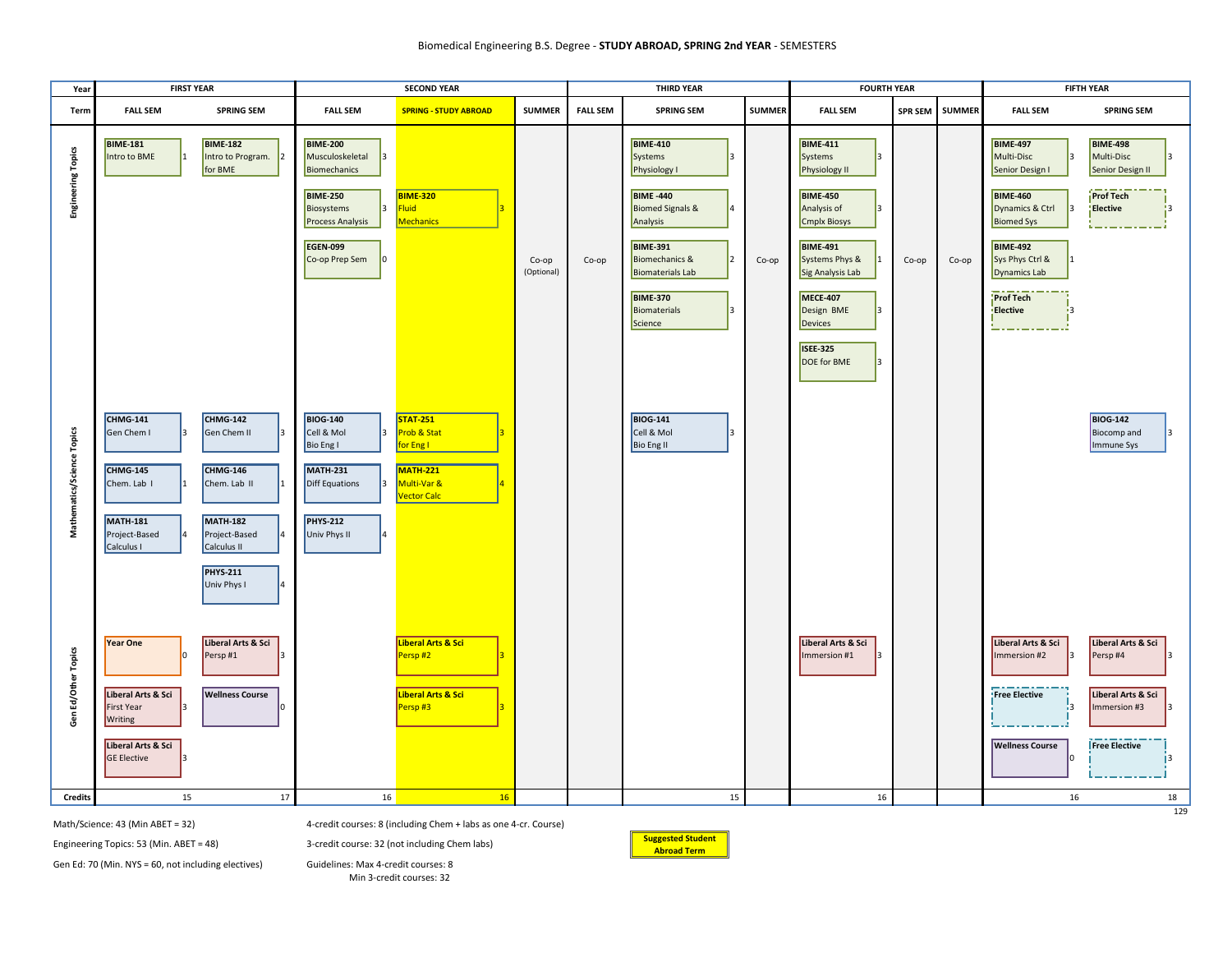# **[Chemical Engineering B.S. Degree—Study Abroad Student](#page-0-0)**

<span id="page-2-0"></span>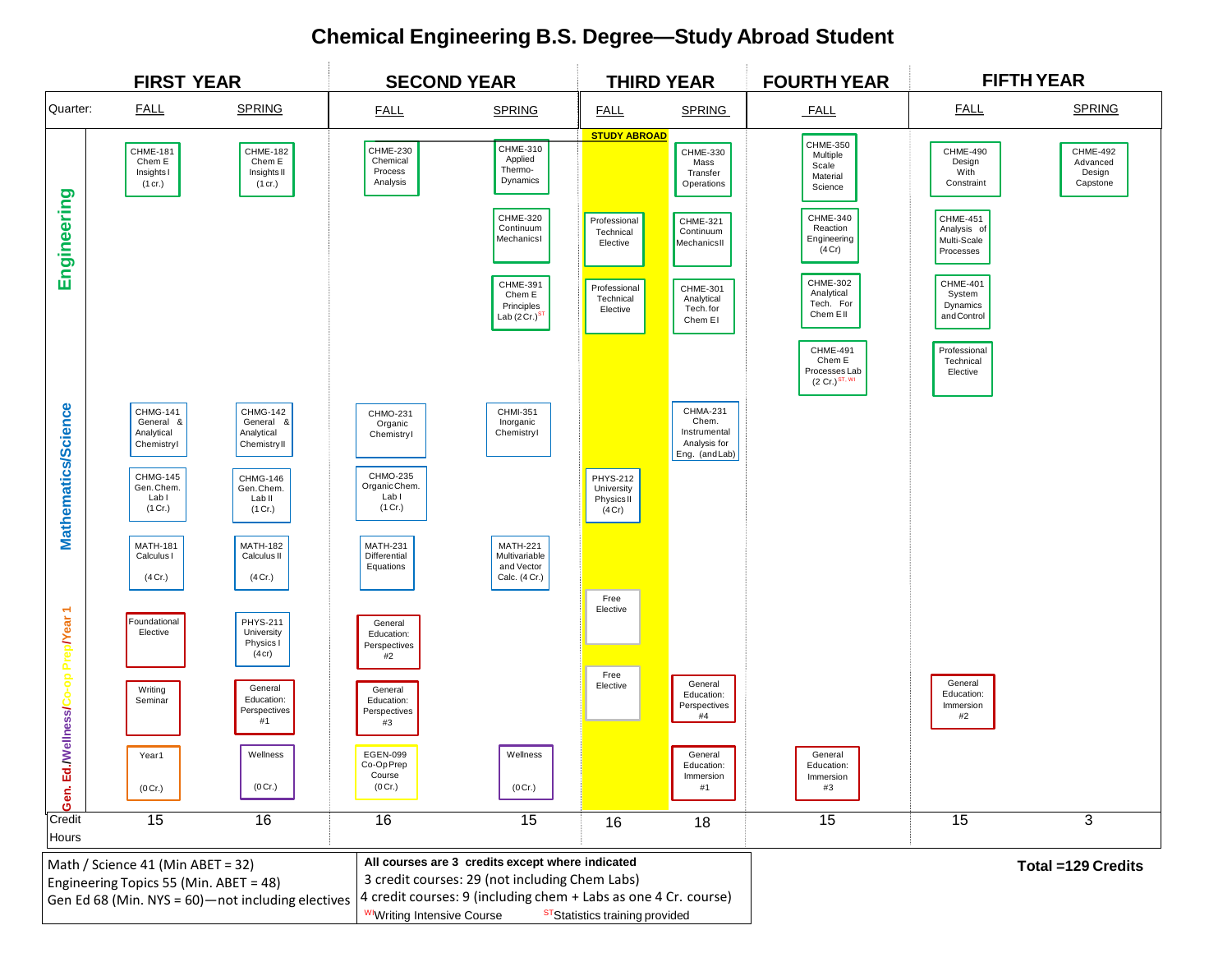# <span id="page-3-0"></span>Computer Engineering BS Program Schedule

*3rd and 4th years: Co-op Fall or Spring Semesters (as assigned) along with summers*



\*One Writing Intensive course must be chosen from the class search using "WRTG" attribute and WI-GE attribute value. This can be used towards a Perspective , Immersion or Free Elective. During the third and fourth years of the CE BS Degree Program, two summers and two semesters are spent on co op- alternating with coursework. IDE and two co op terms must be completed before taking Senior Design I.

# Study Abroad Planned for Spring of 2<sup>nd</sup> year

Plan is for reference only- all students will need to meet with academic advisor for customized planning.

\*Possibly take language as Immersion starting first semester.

Any outlined courses can serve in the two General Education slots left on schedule. 5/4/16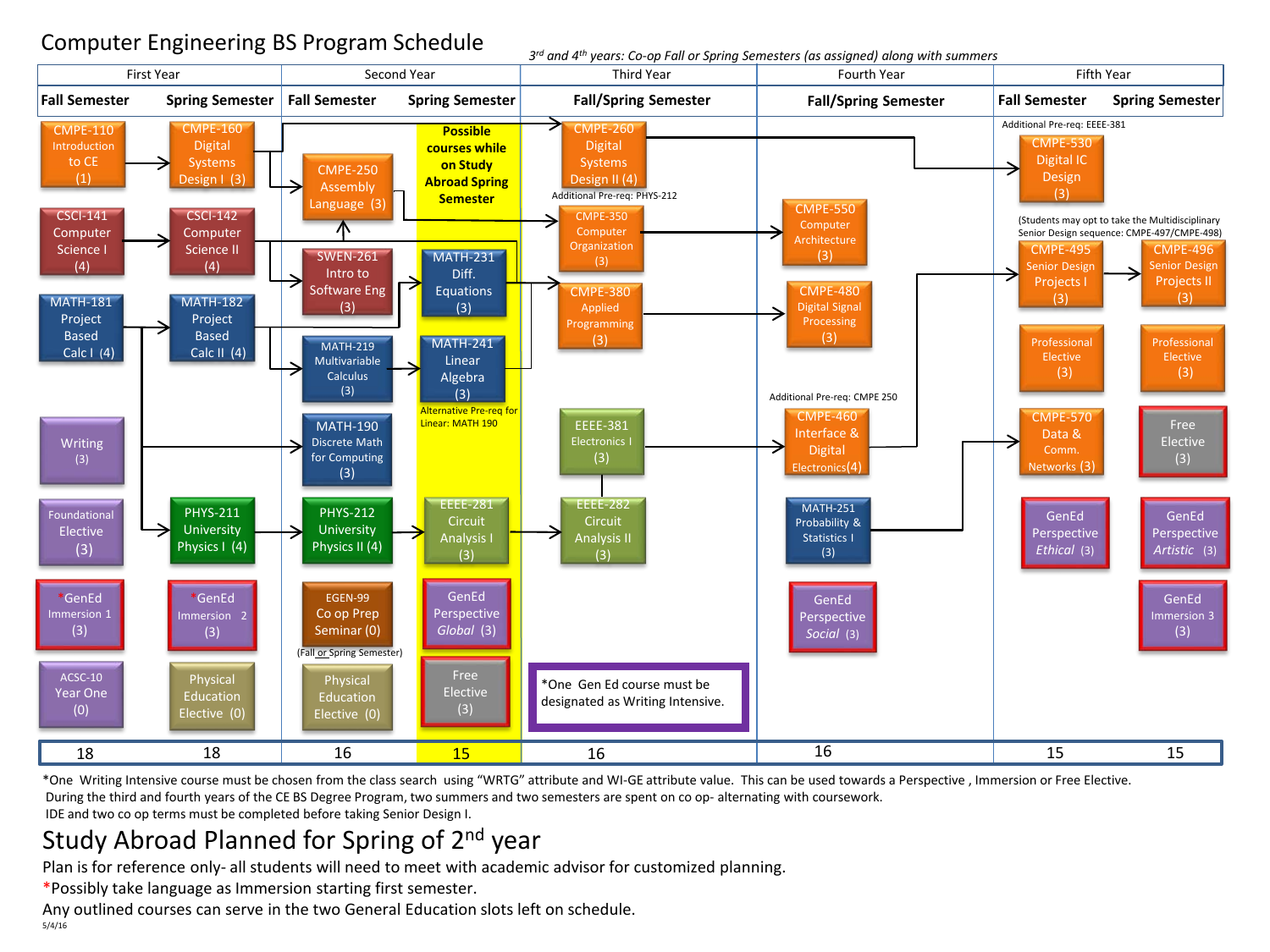<span id="page-4-0"></span>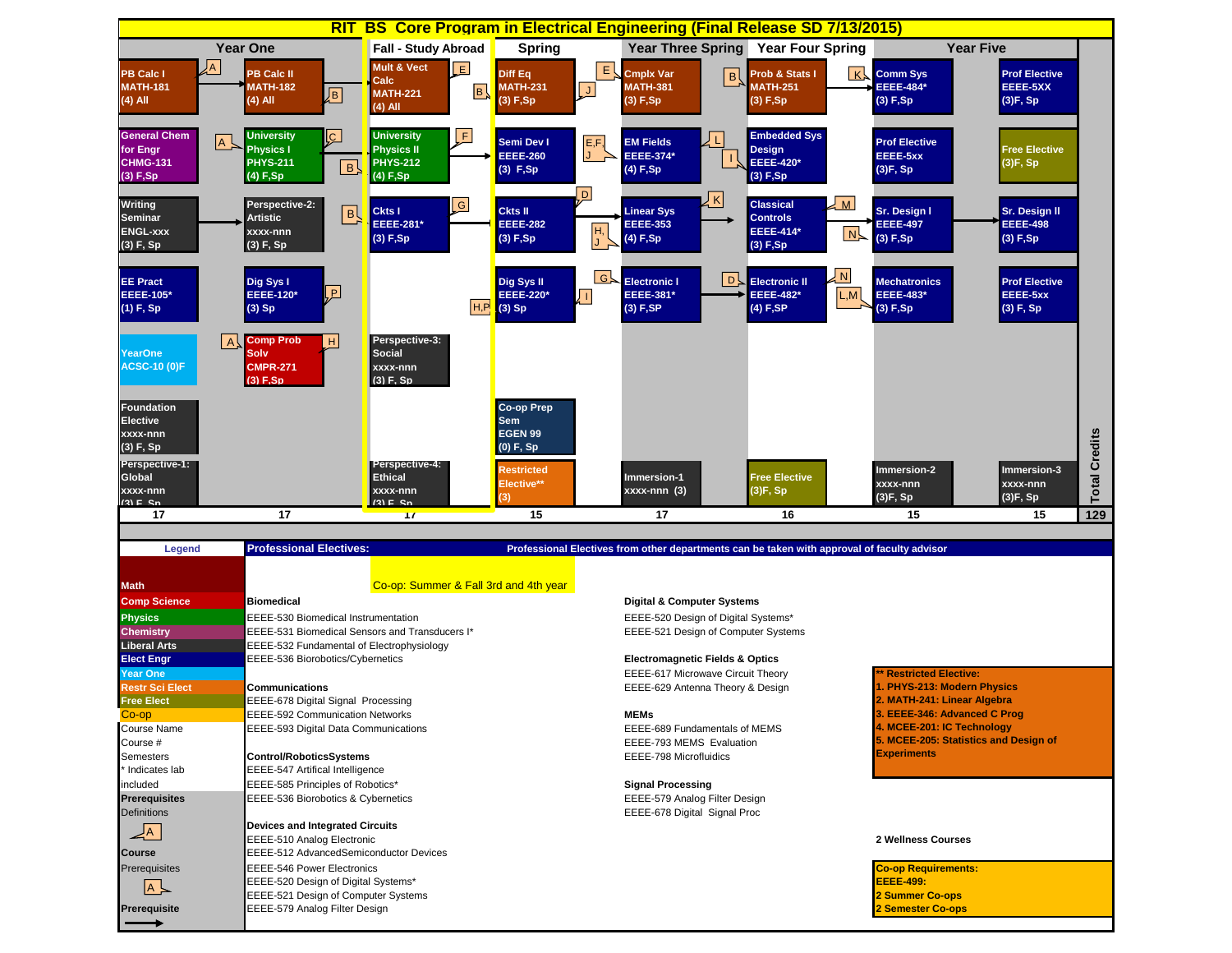# **[BS Industrial Engineering](#page-0-0) Curriculum**

<span id="page-5-0"></span>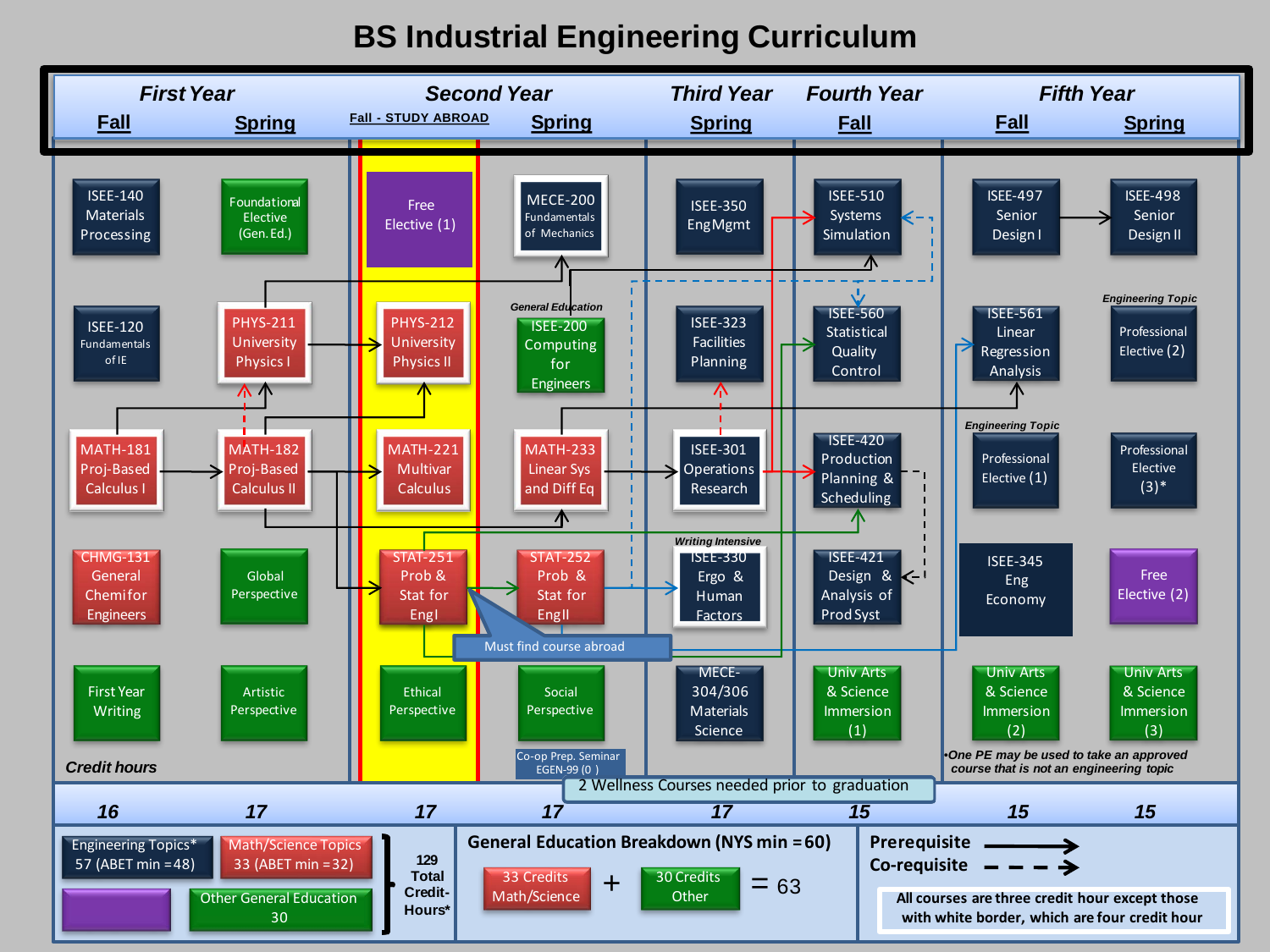### **Name** \_\_\_\_\_\_\_\_\_\_\_\_\_\_\_\_\_\_\_\_\_\_ **[RIT MECHANICAL ENGINEERING - BS Degree](#page-0-0) FOR SCHEDULE PLANNING ONLY**

<span id="page-6-0"></span>

|                                                  | <b>FALL SEMESTER</b>                                                                                                                                                                                                                 | <b>WINTER SESSION</b>                                                                                                                                                                                                                                                                          | <b>SPRING SEMESTER</b>                                                                                                                                                                                                                                                                          | <b>SUMMER SESSION</b>                                                               |
|--------------------------------------------------|--------------------------------------------------------------------------------------------------------------------------------------------------------------------------------------------------------------------------------------|------------------------------------------------------------------------------------------------------------------------------------------------------------------------------------------------------------------------------------------------------------------------------------------------|-------------------------------------------------------------------------------------------------------------------------------------------------------------------------------------------------------------------------------------------------------------------------------------------------|-------------------------------------------------------------------------------------|
| E<br>Е<br>S<br>T<br>E<br>$\overline{R}$<br>s     | <b>Fall First Year</b><br>Calculus I<br><b>S</b> Writing<br>Perspective I<br>M Engineering Mechanics Lab<br><b>Engineering Design Tools</b><br>**Explore SA programs, meet with Advisor<br>**Set up compass profile/explore programs |                                                                                                                                                                                                                                                                                                | <b>Spring First Year</b><br>Calculus<br>s<br>Perspective II<br>Е<br>Perspective III<br><b>M</b> Statics<br>Е<br>Material Science<br>Material Science Lab<br>Е<br>$\mathsf{R}$<br>**Meet with Advisor & SA advisor<br>s<br>**Finalize preferred program<br>** Start selecting classes for spring | 2158 Su<br>Vacation Term<br>s<br>E<br>M<br>E<br>s<br>E<br>R                         |
| s<br>E<br>M<br>Е<br>s<br>т<br>Е<br>$\frac{R}{S}$ | <b>Fall Second Year</b><br>Multivariable/Diff Eq<br>Thermodynamics<br><b>Strengths of Materials</b><br><b>Strengths of Materials Lab</b><br><b>Engineering Measurements Lab</b><br>Co-op Prep Seminar                                | <b>Study Abroad Notes for ME</b><br>**light gray courses are flexible<br>** dark gray courses are mandatory<br>**Labs must be taken at main campus<br>**If Dynamics is taken prior to SA,<br>consider taking UP II abroad.<br>**Students can take 3 immersion classes<br>while on study abroad | <b>Spring Second Year - Study Abroad</b><br><b>Foundation Elective</b><br>Foundation Elective/Free Elective<br>s<br>E<br>Math/Diff Eqs/Linear Algebra<br>M<br><b>Immersion Course/Statistics</b><br>Е<br>Eng Course/Dynamics/Fluids/Circuits<br>s<br>т<br>E<br>R<br>s                           | <b>Summer</b><br>Vacation Term<br>s<br>E<br>M<br>E<br>s<br>T<br>E<br>${\sf R}$<br>s |
| Е<br>M<br>Ε<br>s<br>T<br>E<br>$\frac{R}{S}$      | <b>Fall Third Year</b><br><b>Boundary Value Problems</b><br><b>S</b> Fluid Mechanics<br>Numerical Methods<br><b>System Dynamics</b><br>Circuits I                                                                                    |                                                                                                                                                                                                                                                                                                | <b>Spring Third Year</b><br>Semester Co-op<br>s<br>M<br>E<br>s<br>E<br>R<br>s                                                                                                                                                                                                                   | <b>Summer</b><br>Summer Co-op<br>s<br>E<br>M<br>E<br>s<br>Е<br>R                    |
| Е<br>Е<br>S<br>Ţ<br>E <sub>R</sub> S             | <b>Fall Fourth Year</b><br>Linear Algebra<br><b>Science Elective</b><br><b>Engineering Applications Lab</b><br>M Heat Transfer I<br>Contemporary Issues<br><b>Extended Core Elective</b>                                             |                                                                                                                                                                                                                                                                                                | <b>Spring Fourth Year</b><br>M<br>E<br>s<br>E<br>R                                                                                                                                                                                                                                              | <b>Summer</b><br>Summer Co-op<br>s<br>E<br>M<br>E<br>s<br>E<br>R                    |
| Ε<br><b>STERS</b>                                | <b>Fall Fifth Year</b><br><b>Applied Statistics</b><br><b>S</b> University Physics II<br>E University Arts & Sciences Immersion<br>M Applied Elective I<br>Senior Design I                                                           |                                                                                                                                                                                                                                                                                                | <b>Spring Fifth Year</b><br>University Arts & Sciences Immersion<br>Applied Elective II<br>s<br>Е<br>Applied/Extended Core Elective<br>M<br>Senior Design II<br>Free Elective II<br>E<br>R<br>s                                                                                                 | <b>Summer</b><br>s<br>E<br>M<br>E<br>s<br>E<br>R                                    |
| S<br>E<br>M<br>E<br>S<br>T<br>E<br>R<br>S        | 2201 Fa                                                                                                                                                                                                                              |                                                                                                                                                                                                                                                                                                | 2205 Sp<br>s<br>Е<br>M<br>E<br>s<br>E<br>R                                                                                                                                                                                                                                                      | 2208 Su<br>s<br>E<br>M<br>E<br>s<br>E<br>R                                          |